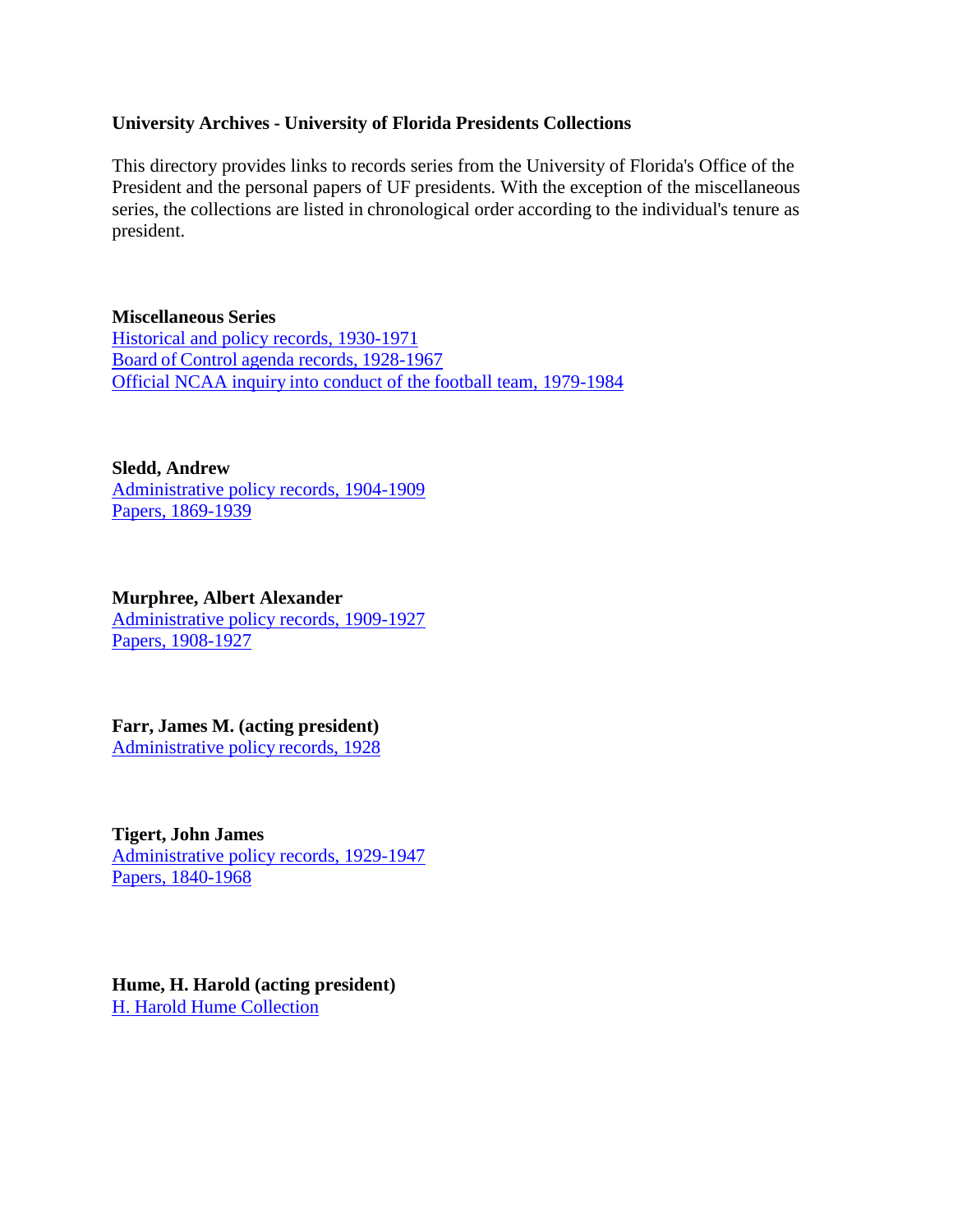#### **Miller, J. Hillis**

[Administrative](https://findingaids.uflib.ufl.edu/repositories/2/resources/1052) policy records, 1946-1956

**Allen, John S. (acting president)** [Administrative](https://findingaids.uflib.ufl.edu/repositories/2/resources/1053) policy records, 1953-1955

**Reitz, J. Wayne** [Administrative policy records, 1905-1968](https://findingaids.uflib.ufl.edu/repositories/2/resources/1062) Papers, [1925-1995](https://findingaids.uflib.ufl.edu/repositories/2/resources/785)

**O'Connell, Stephen C.** [Administrative](https://findingaids.uflib.ufl.edu/repositories/2/resources/1054) policy records, 1967-1973

**York, E. T. (acting president)** [Administrative policy records, 1973-1974](https://findingaids.uflib.ufl.edu/repositories/2/resources/1056) Papers, [1961-2007](https://findingaids.uflib.ufl.edu/repositories/2/resources/786)

**Marston, Robert Q.** [Administrative](https://findingaids.uflib.ufl.edu/repositories/2/resources/1461) policy records, 1974-1985 Papers, [1936-1988](https://findingaids.uflib.ufl.edu/repositories/2/resources/1747)

**Criser, Marshall M.** [Administrative](https://findingaids.uflib.ufl.edu/repositories/2/resources/1057) policy records, 1984-1988

**Bryan, Robert A. (acting president)** [Administrative](https://findingaids.uflib.ufl.edu/repositories/2/resources/1059) policy records, 1989-1990

**Lombardi, John V.** [Administrative](https://findingaids.uflib.ufl.edu/repositories/2/resources/1060) records, 1990-1999